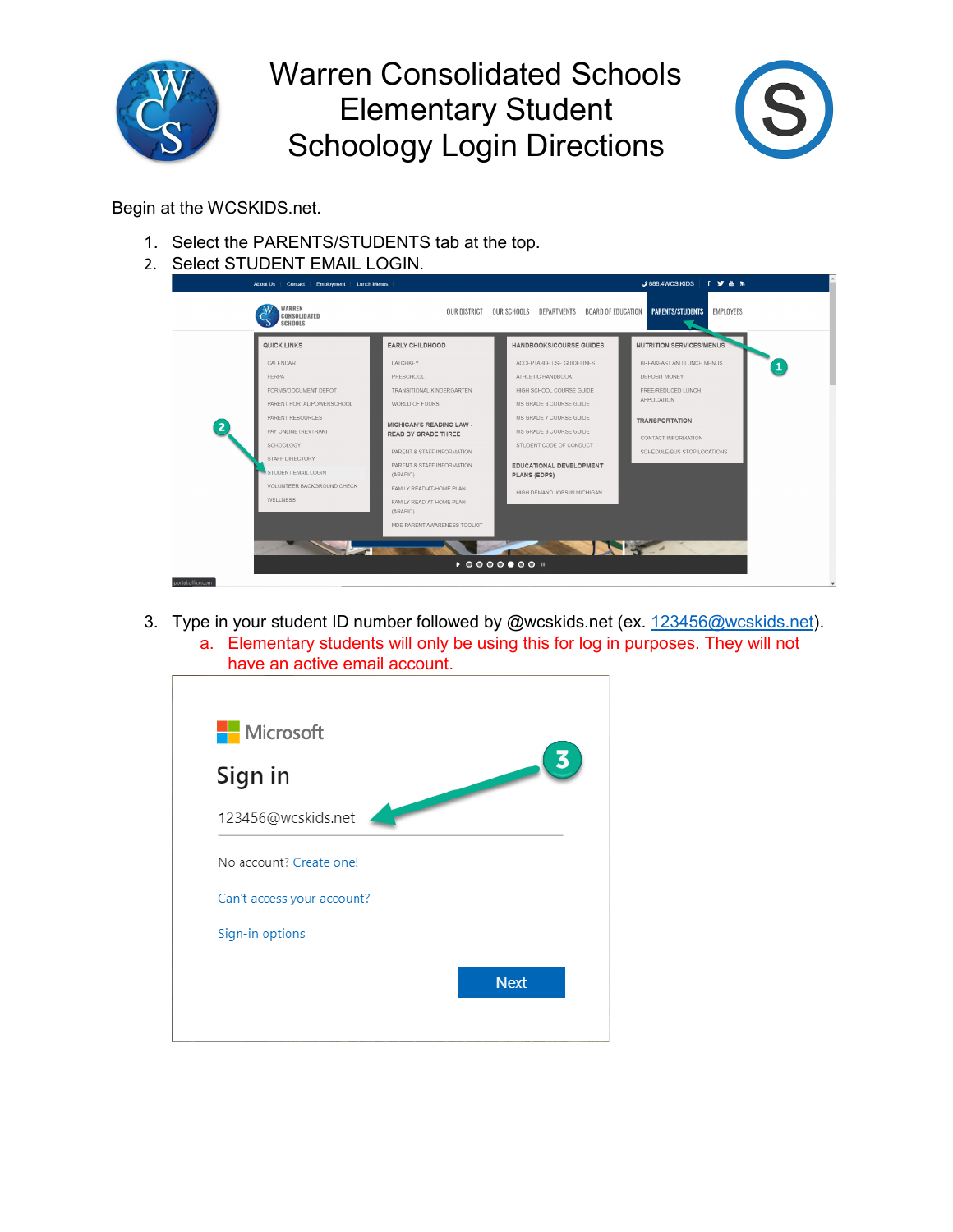4. Enter the password "school" (all lower case, do not include the quotation marks).



5. This will take you to your Office 365 dashboard. This dashboard contains many useful programs available to WCS students. In the upper-left corner, select the "App Launcher" sometimes referred to as the "Waffle."

| ₩                                                     | <b>Warren</b><br><b>Consolidated</b><br><b>Schools</b> | Office 365       |          | $O$ Search |                     |                |         |              |       |                                  | ශ<br>O. | $\gamma$ |  |
|-------------------------------------------------------|--------------------------------------------------------|------------------|----------|------------|---------------------|----------------|---------|--------------|-------|----------------------------------|---------|----------|--|
|                                                       | Good evening,                                          |                  |          |            |                     |                |         |              |       | Install Office $\sim$            |         |          |  |
|                                                       | 5                                                      |                  |          | W          | $\mathbf{x}^{\top}$ | $\blacksquare$ | 四       | $\mathsf{S}$ | di    |                                  |         |          |  |
|                                                       |                                                        | <b>Start new</b> | OneDrive | Word       | Excel               | PowerPoint     | OneNote | SharePoint   | Teams | All apps                         |         |          |  |
| Pinned<br>Shared with me<br><b>Discover</b><br>Recent |                                                        |                  |          |            |                     |                |         |              |       | $\bar{\uparrow}$ Upload and open |         |          |  |

6. Select "All Apps."

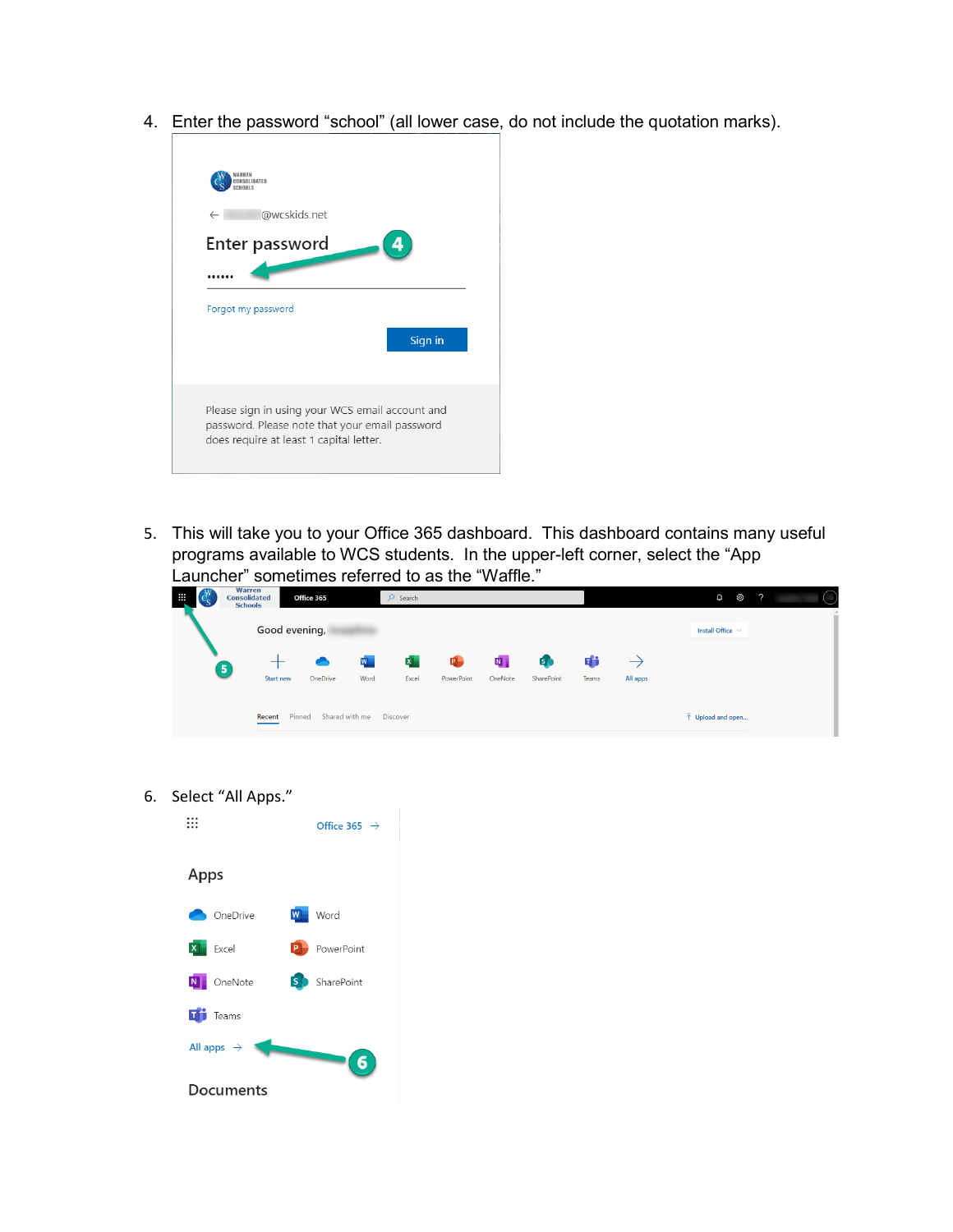7. Then select the Schoology icon. After the initial login, you will no longer need to go to "All Apps." Schoology Icon will appear on the "App Launcher" (refer to step 5).  $\vdots$ 



This will take you to your Schoology Dashboard. From the dashboard you can:

- 8. Enter your Classroom Teacher's Course (1A).
- 9. If you receive Support Services (ex. Resources Room, ELL, Title I), you can enter that Course.
- 10. View "Recent Activity."
- 11. Scroll down to see "Specials" (not all teachers are using Schoology as their program for digital learning).



The classes with Red X's will not be used by any teachers.